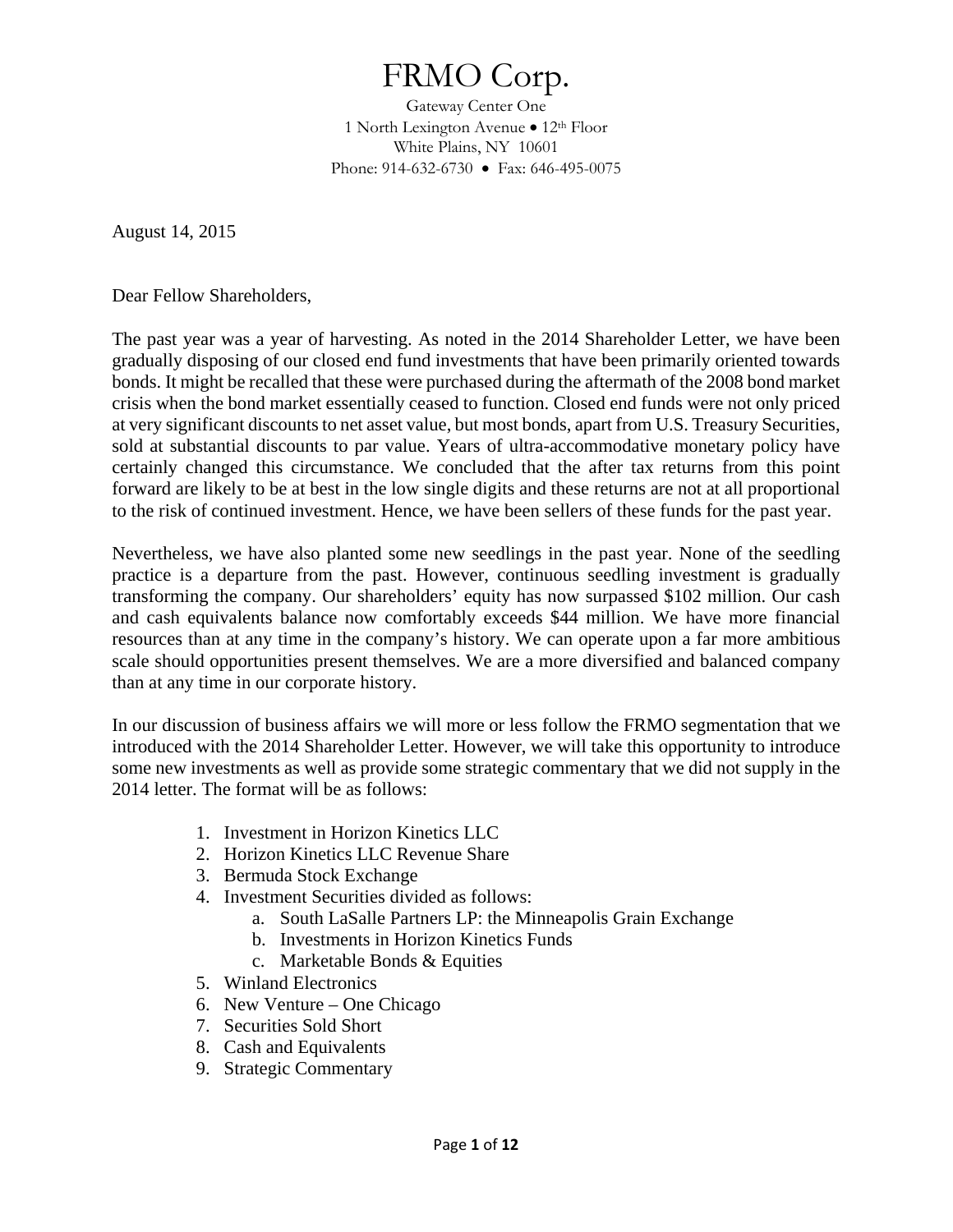## **Horizon Kinetics LLC**

Since much of what Horizon Kinetics does in the investment management realm is in the public domain, it has probably not escaped shareholder notice that funds under management have not been increasing. As of the most recent reckoning, assets under management (AUM) is approximately \$9.1 billion. We have most assuredly not been immune to the trend of investors to give preference to indexation strategies. Perhaps more importantly, we have resisted the temptation to move into the various currently popular "momentum" strategies.

The popularity of momentum strategies has had a modestly negative impact upon our own index business, which was discussed for the first time last year. For example, in August of last year our classical index assets amounted to about \$200 million of AUM dominated by approximately \$130 million in the Virtus Wealth Masters Fund. Although this fund has about \$154 million of AUM as of this writing, our classical index assets now amount to roughly \$170 million of AUM.

Historically, index funds, or passive management, was marketed upon a diversification premise. The recent trend is to create even less diversified indexes that can exhibit extraordinary performance, at least for a time. Intensive and largely successful efforts are then made to gather assets on the basis of short-term performance.

We have no intention of joining these efforts. Of course, it is rather easy to create an index comprised of companies that back test very well. Unfortunately, there is only a limited supply of raw material for such purposes. Hence, the equities of firms involved in Biotechnology, Cyber Security, Cloud Computing, Chinese "A" shares, and many other groups exhibit, in our humble and perhaps incorrect view, signs of over evaluation. In any case, if newly created indexes are to be marketed upon short-term performance criteria, the effort is contrary to the basic underlying idea of indexation, which is that performance is a random walk. Once the index business is dominated by short-term performance considerations and imaginative and expensive advertising, it is simply no longer indexation.

Just as we have no intention of competing in indexation upon short-term performance considerations, we have no intention of doing likewise in the field of active management. Companies that are very exciting but nearly devoid of earnings are taking their places among the top 100 market capitalizations of the S&P 500, among other indexes. We remain value oriented investors. We will readily confess that this appears more than a trifle passé at the current time. However, the so-called new concepts do not appear very new to us. Readers of these pages who are intrigued with the history might wish to consult *The Go-Go Years* by John Brooks or perhaps *The Rise and Fall of the Conglomerate Kings* by Robert Sobel. One will discover eerie similarities and echoes of the current era in the history of the stock market in the late 1960s and early 1970s.

We do not wish to leave readers with the impression that the new technologies will not transform human life for the better. The issue is simply that in any investment sense, a participant in these industries is subject to considerable valuation risk that we do not wish to accept. We much prefer the "time risk" of a dormant asset such as land that is to be developed, or unused frequency spectrum that generates no cash but is likely to be needed by the grand technologies currently being deployed. It is the old story of the need for patience which, as always, is a commodity in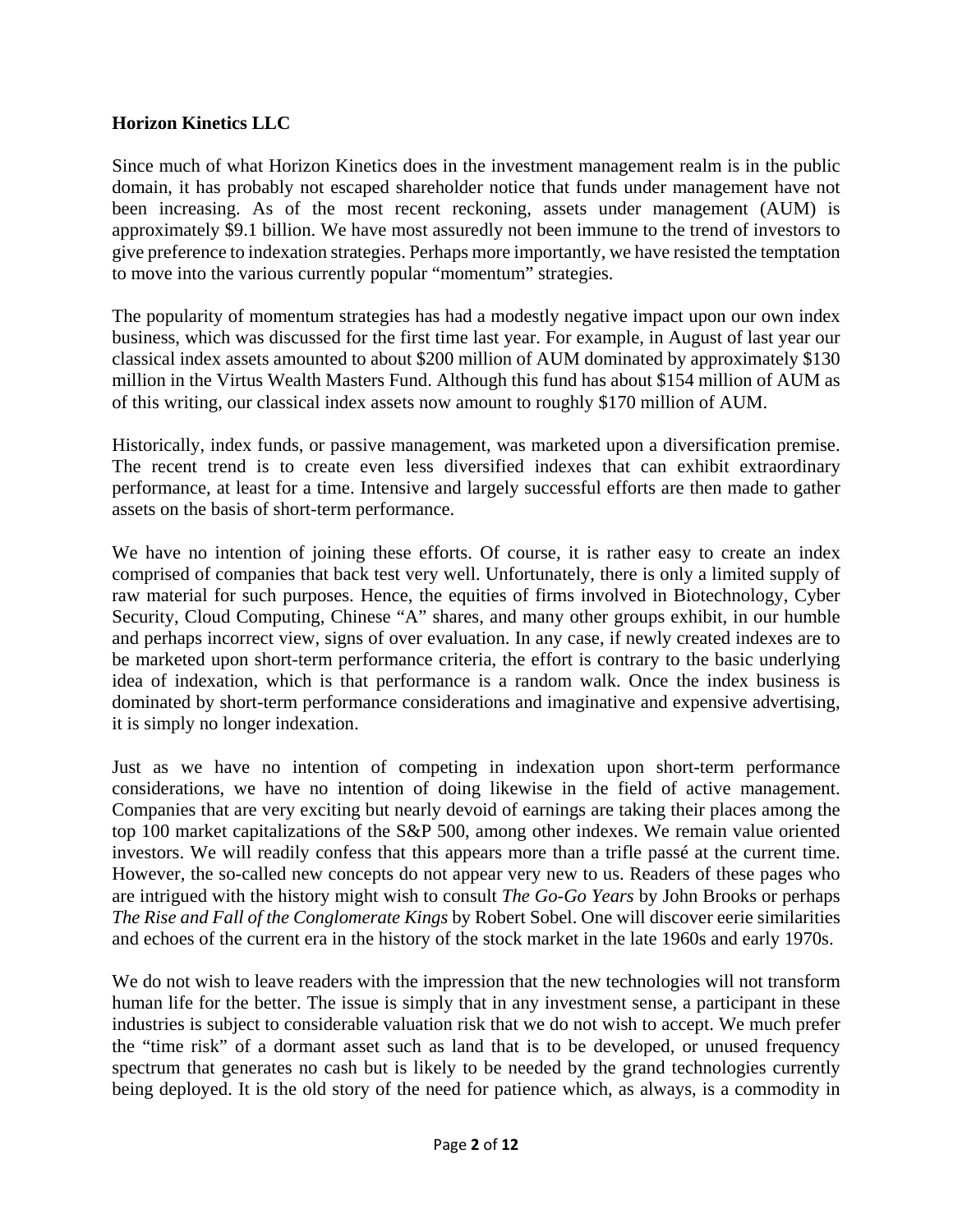short supply. In other words, as in La Fontaine's fable of the ant and the grasshopper, we prefer to play the role of the ant.

In any case, FRMO was founded by us as a company where patient investing can be practiced without the pressures of the need to continually raise outside capital. It is for this reason that FRMO has a gradually expanding list of activities, so that we will never be reliant upon the cash flow of any single activity for success. It is also the reason that this letter seems to become longer with each passing year.

## **Horizon Kinetics Revenue Share**

The remarks in the aforementioned section are intended to apply to the revenue share as well with one salient exception. It should be observed that the revenue share income declined by about one third. This is because the fiscal year 2015 includes essentially no performance fees as opposed to the prior fiscal year. The performance fees, of course, come from our investment partnerships. The irony with regard to the partnerships is that the indexation movement which, of necessity, ignores contrarian out-of-favor securities that do not manifest first order liquidity, leave the long-only value oriented investors with no alternative apart from patient investing. This is not necessarily true with regard to the partnerships, since these have the flexibility to be short, use options in various ways, and to arbitrage indexation anomalies. Indexation is creating opportunities that are difficult to exploit in the long-only format. The partnerships are in the process of making use of their various faculties in interesting ways.

In addition, we as a corporation are invested in the partnerships. Consequently, performance sufficiently good to generate performance fees will also be reflected in increased values of the partnerships. Thus, if and when we receive our share of the performance fee, we will also experience a robust increase in the value of the partnerships. As readers can observe in Note 4 of the 2015 fiscal year financial statements, the value of the partnerships at fiscal year-end exceed \$25 million. The size of those investments in relation to our assets plus the periodic performance fees make it likely that our results will be episodic in this regard. However, the performance aspect, when earned, can have a very dramatic positive impact upon shareholders' equity. In fact, in order to achieve such an impact, a large amount of assets under management is not necessary. Indeed, it might even be an advantage not to raise large sums, since we enjoy great liberty of action with smaller sums. In any case the lesson that we ultimately learned is that in the realm of asset management, smaller is better.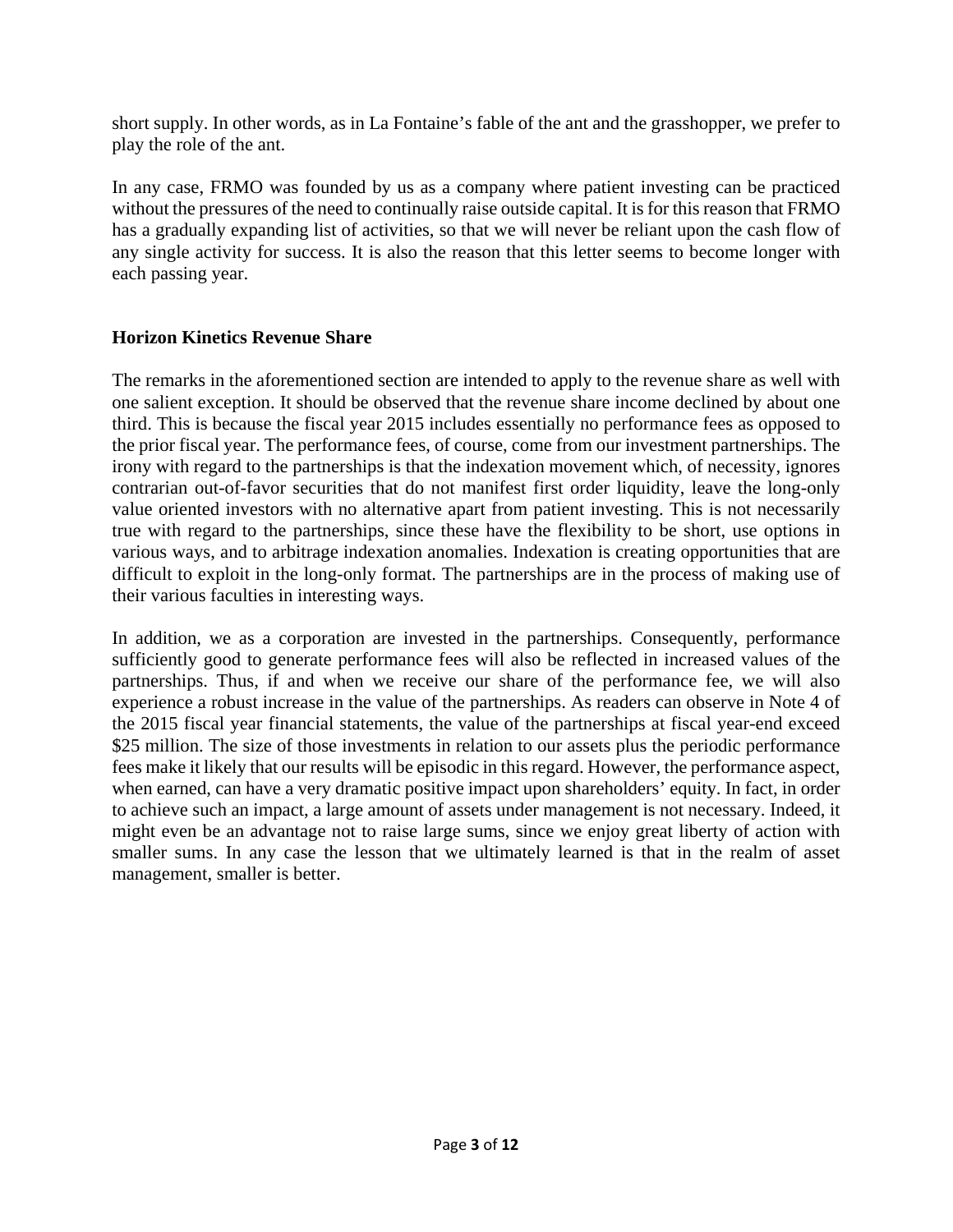## **Bermuda Stock Exchange**

In February 2015, we increased our investment in the Bermuda Stock Exchange (BSX) to 40.8%. The investment is performing rather well. One of the exciting aspects of the exchange is the growth of the Insurance Linked Securities market. These are essentially investment grade bonds with coupons of perhaps 7.5% to 8.0% with 4-year maturities. In order to earn this unusually robust rate of return, investors must accept the risk that if certain insurance related catastrophe events such as hurricanes were to occur, the bond could forfeit most or even all of its value. There might be a 2% to 3% chance that this would happen; however, those events would be unrelated to global economic activity or the credit cycle. Inclusive of catastrophe events, these bonds have yields similar to high yield bonds. However, these Insurance Linked Securities do not exhibit spread widening or narrowing as a group, as is the case with conventional high yield bonds. In the bond world, Insurance Linked Securities are a diversifier.

The BSX has become a leader in this asset class. According to the BSX news release dated July 7, 2015 (http://www.bsx.com/News.asp), the BSX now lists Insurance Linked Securities with an aggregate value of \$17.5 billion, which represents a 67% market share. According to an article published by Artemis, the leading research firm in the Insurance Linked Securities field, the BSX had attained an Insurance Linked Securities listing level of \$15.9 billion on December 31, 2014.

The Insurance Linked Securities asset class is really in its infancy at this stage. Artemis calculates the total Insurance Linked Securities market at roughly \$24.7 billion worldwide. This sum is minor in relation to the size of the global high yield market. Bond investors wish to diversify away from the fixed income credit and interest rate cycle. Insurance companies wish to diversify their underwriting risk and retain less risk on their own balance sheets. It is for this reason that the Insurance Linked Securities market is expanding rapidly.

From the FRMO standpoint, we ourselves diversify into a different asset class with significant positive optionality. We define optionality as the ability to earn substantial sums without investing substantial sums in relation to shareholders' equity.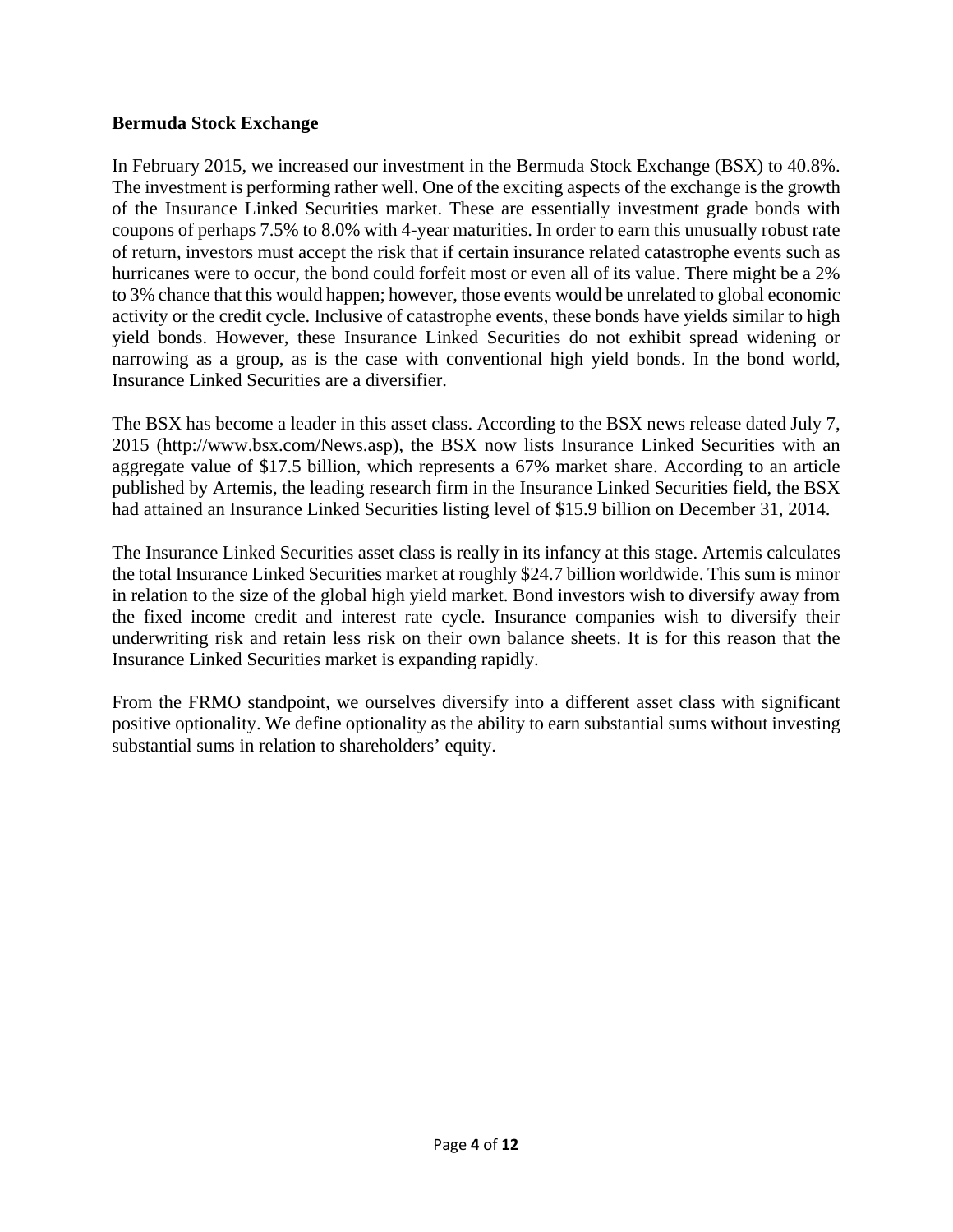## **Investment Securities**

## *South LaSalle Partners LP – The Minneapolis Grain Exchange*

FRMO's investment in the South LaSalle Partners LP (SLP) is essentially an investment in the Minneapolis Grain Exchange (MGEX). This asset is also performing well. In the first instance, higher volume contributes mightily to the economic success of exchanges since many of the costs are fixed. Rising revenue does not generally entail commensurate increases in costs. Consequently, the opportunity exists for large increases in profits. In accordance with our thinking, this is a form of optionality.

Specifically, in the case of MGEX, the June 2015 total volume of 259,169 contracts was the highest total volume month in the history of the exchange. July 2015 was the best July in the history of the exchange, and represents a 33% increase from July 2014.

This volume record is interesting since the primary product is Hard Red Spring Wheat. The volume is obviously correlated with the crop planting and harvesting cycle, which is very different from traditional equities. Moreover, wheat is a commodity. The commodities in general are in a bear market. Eighteen of the 22 components in the Bloomberg Commodity index have dropped at least 20% from prior high prices. We can only wonder what might happen if the bear market in commodities were to end. Thus, the potential for higher volume is a form of optionality.

There are also less obvious forms of optionality that exist with regard to FRMO's investment in MGEX. For example, on April 29, 2015, MGEX announced a new business relationship with the Carbon Trade Exchange. MGEX will provide support and services for a spot market exchange for trading allowances and offsets in the California carbon emissions limitation program. No one could have imagined some years ago that a conventional commodities exchange could possibly have the opportunity to participate in the trading of state carbon emissions allowances. One of the ironies is that transport fuels such as diesel are part of the emissions problem. Consequently, the opportunity to participate in transport fuels via a regulatory modality like an emissions credit could not have been anticipated. Also, the opportunity to grow exists by linking to other similar programs such as the Quebec Cap and Trade System. These are all forms of optionality.

In fact, the structure of our investment in MGEX is yet another form of optionality. It should be noted from our balance sheet that our investment in MGEX is done via SLP. We have invited outside investors to co-invest with us, which adds a fee generation aspect to our investment. The opportunity to do this in the case of SLP is rather limited, since the market capitalization of MGEX is about \$70 million and we cannot own more than 35% of the exchange in total. Nevertheless, it is a form of optionality.

Finally, another form of optionality exists in the exchange in the form of real estate. The exchange owns the Grain Exchange set of buildings in Minneapolis on the corner of South 4<sup>th</sup> Avenue and South  $4<sup>th</sup>$  Street. The buildings have a combined footprint of roughly 325,000 square feet. They are adjacent to an extensive urban renewal project that is underway, which includes construction of a new stadium. In addition, there is a new Wells Fargo building that will be connected to the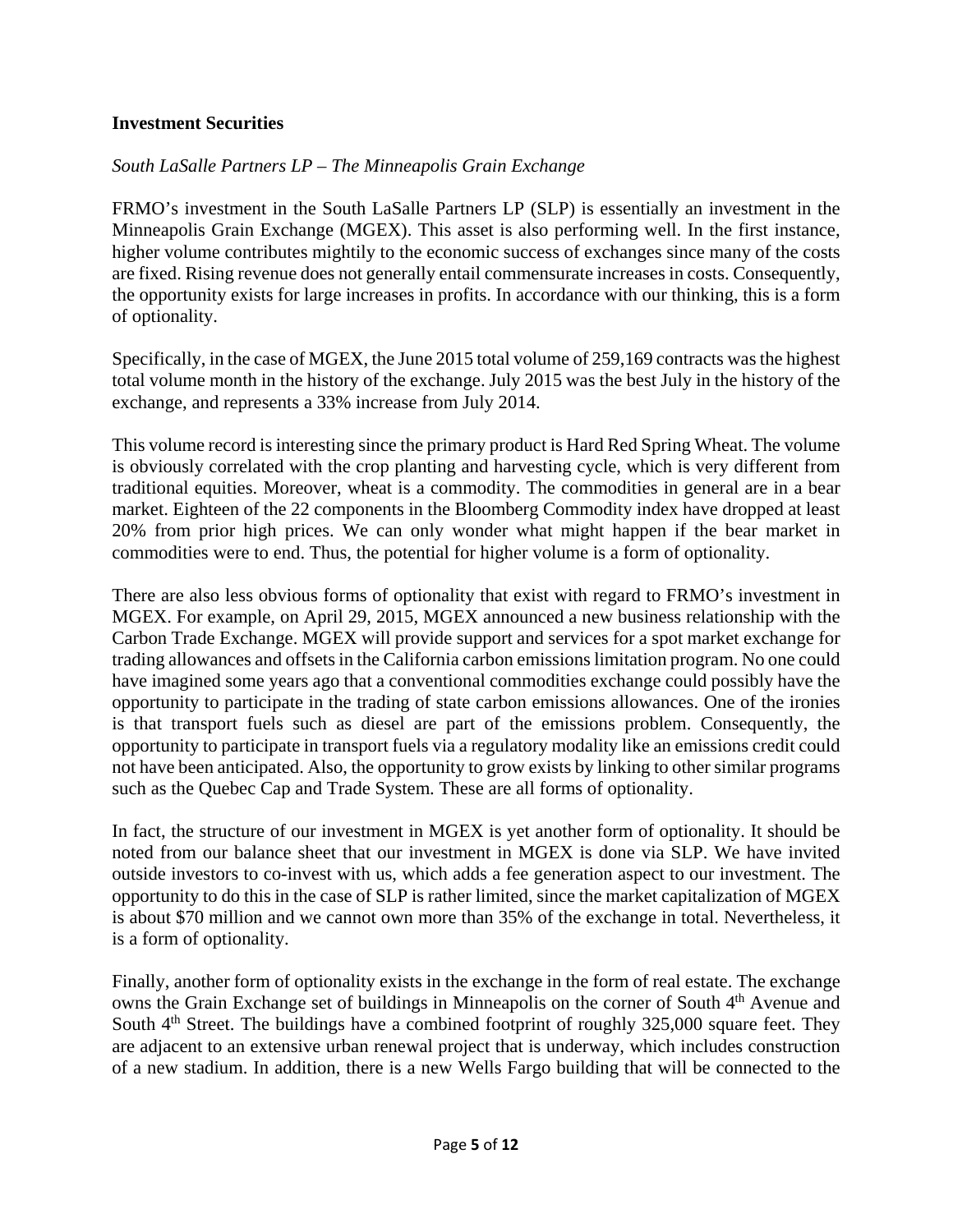MGEX buildings via a skyway. It seems reasonable to believe that the magnitude of this urban renewal project will exert a favorable impact upon the value of the MGEX buildings.

FRMO has an investment in the MGEX (through SLP) valued at \$6.5M. Via this investment we have exposure to optionality in the form of:

- Commodities
- Carbon Credits
- Real Estate
- Co-Investment Fee Income
- The theoretical possibility of new asset classes that might require the services of a licensed exchange to facilitate trading

This is a great deal of optionality for a relatively small investment when one considers the scale at which modern investment operates.

#### *Investments in Horizon Kinetics Funds*

Excluding SLP, which was discussed in the prior section, we had roughly \$25.3 million invested in four partnerships, as described in Note 4 of the Annual Report last year, this amounted to slightly less than \$24 million. The change in value is entirely due to appreciation. We neither added to nor withdrew monies from our partnership investments.

As a generalization, the funds have more hedges than ever before in the history of the funds. The Polestar Fund, CDK Partners and Multi-Disciplinary Fund in particular have lower gross exposure than ever before, more liquidity that ever before, and more margin availability than ever before. This should not be understood as an implied statement regarding market levels. We make no such prognostications.

The nature of the opportunity set in financial markets is changing. First, it should be obvious that once interest rates approached zero, there existed limited appreciation potential in the fixed income asset class. The fixed income asset class is many time the size of the equity asset class. Second, to the extent that at least some equities are viewed as bond substitutes, these securities similarly assume the risk/reward attributes of bonds. Utilities are a good example of this phenomenon. Third, since indexes have become the predominant modality of modern investing, the rise of this price insensitive buyer with literally many trillions of dollars of purchasing power has reduced the number of undervalued securities. This is an inevitable consequence of what can occur when securities are purchased wholesale, so to speak.

Consequently, the opportunity set has narrowed. We will have more to say about this matter in the *Strategic Commentary* section of this letter. However, the securities that for a variety of reasons have been excluded from the scope of wholesale investing offer very robust return opportunities. An example is the existence of the so-called path dependent exchange traded funds (ETFs). In a rationally ordered universe, no such funds would ever exist. We discussed the concept of path dependency in last year's annual report. Indexation has expanded its market share to the extent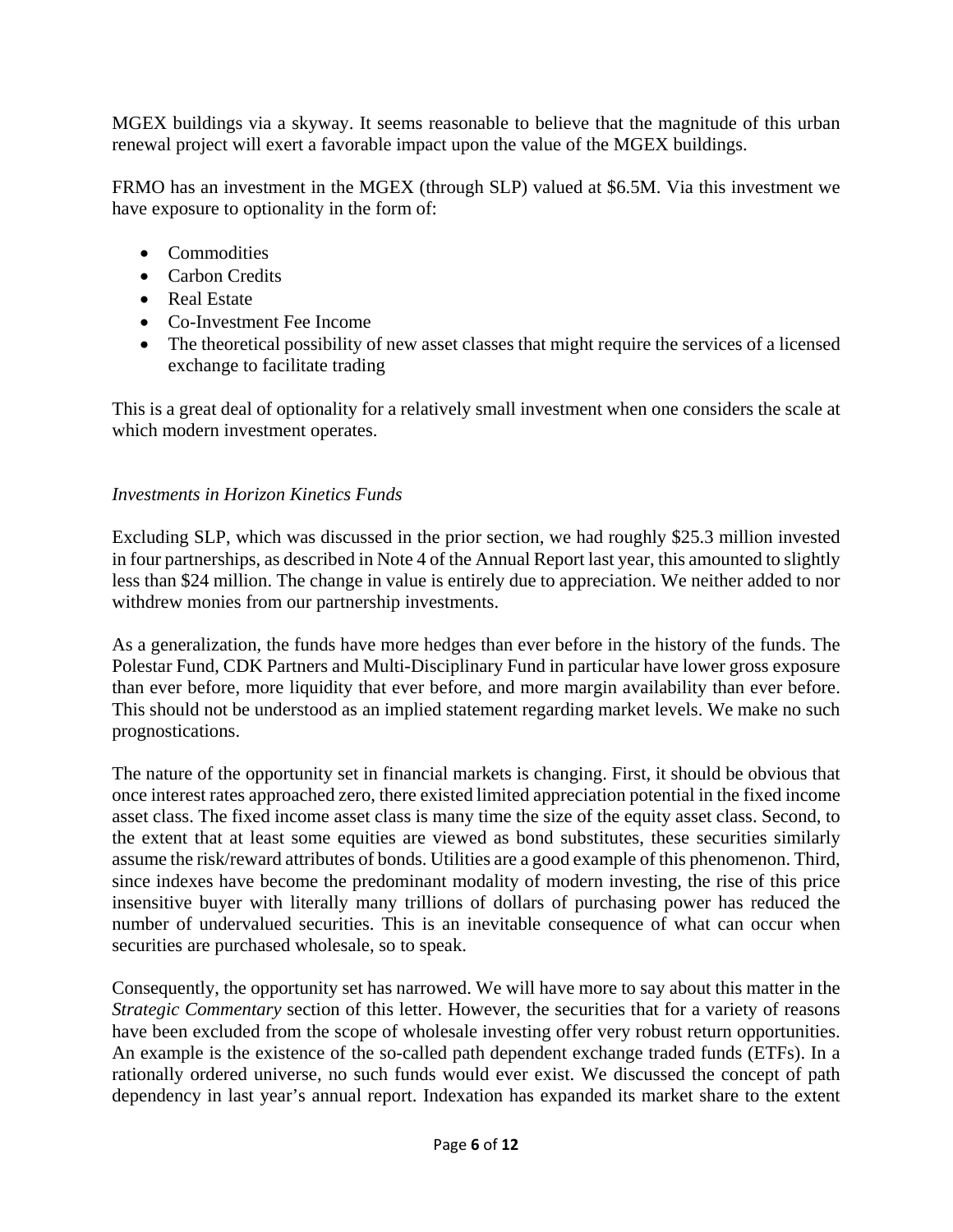that it now has become possible for us to hedge a path dependent position very inexpensively. As a result of these hedges, the Horizon Kinetics funds generate increased margin availability. Moreover, as the opportunity set shrinks, various marginal positions are sold and cash is increased.

Noting that the opportunity set might be shrinking is not to say that new opportunities are not being created. For instance, consider the matter of commodity-related investments. The decline in commodity prices and the declines in the prices of commodity-related equities rivals that of 2008. Of course, that situation occurred during a financial crisis. The crisis has yet to recur.

This is an example of what can happen when indexation is the predominate form of investment. At FRMO, we have very limited exposure to commodity-related equities. We have no informed view as to when, or even if, commodity prices will recover. However, eventually indexation, or perhaps otherwise expressed, wholesale selling as opposed to wholesale buying, will create a price decline of serious magnitude, which is something upon which we have an informed view. In the meanwhile, there is very little opportunity cost to building available liquidity either in the form of cash or in the form of margin availability.

## *Marketable Bonds & Equities*

It might be recalled that in last year's Shareholder Letter we observed that bonds were simply securities that carried risk without commensurate possibility of reward. Thus, we were beginning the sale of our closed end bond funds. We have continued this process throughout the 2015 fiscal year.

As of May 31, 2014, we had a long position of roughly \$30.6 million of bond and equity securities with a cost basis of \$17.7 million. As of May 31, 2015, we held \$15.4 million of bond and equity investments with a cost basis of \$1.449 million. This large gain is primarily the result of securities purchased during the financial crisis.

From the inception of FRMO until 2008, we undertook very limited investments. Our liquidity was gradually increasing from cash receipts from various products managed by Horizon Asset Management and Kinetics Asset Management. On February 28, 2009, at the height of the financial crisis, we had \$26.6 million of equity, slightly less than a \$5.3 million market value of availablefor-sale investments, and nearly \$17.7 million in cash. After a year of extensive selling, we now have almost 3x that amount of marketable securities and about 2.5x that amount in cash. Longterm investing entails not only patience once an investment is made but patience until an investment is made.

We have done almost no buying of marketable securities during the past year. Eventually this posture will change. As Note 4 of our Annual Report now reveals, even a small risk undertaken during a moment of capital market stress can generate enormous returns. We now have total assets that are well over 4x the amount that was possessed by our company in February 2009. We can afford to be patient. Our available-for-sale bond and equity securities have a market value now equivalent to more than 10x cost.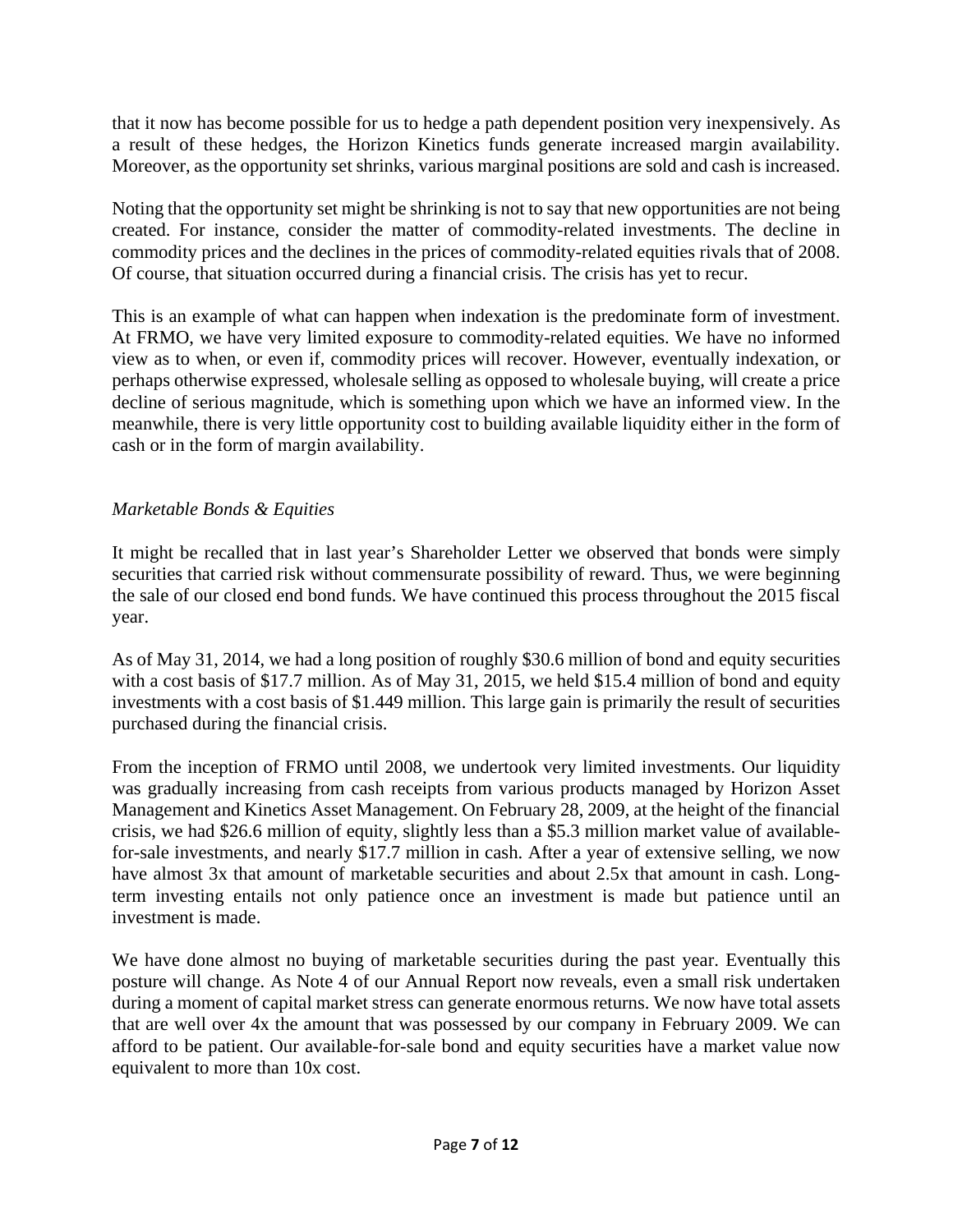## **Winland Electronics**

Winland Electronics is a very small company that sells sensors that monitor environmental conditions such as moisture, humidity and temperature. One might regard such devices as pedestrian. Perhaps this is true. Nevertheless, the market is sufficiently pedestrian and small that it does not seem to be alluring to very large firms. Winland thus enjoys a fairly robust return on invested capital. In fact, the company actually has excess capital. This is why it was undervalued at the time of our purchase.

The problem is to make use of excess capital. In the case of Winland, the following investment was recently undertaken. Winland invested \$200,000 in conjunction with a third party that invested another \$1,000,000 in a museum exhibition project operated by an interesting Minnesota-based company known as Exhibits Development Group. Incidentally, Winland Electronics is also based in Minnesota.

The transaction entails funding for a specific exhibition created by Exhibits Development Group (EDG) called *Magical History Tour*. This exhibition is a Beatles memorabilia retrospective. This transaction is structured in the form of preferred stock with a 10% coupon. After the preferred is redeemed, the investment will be converted into the right to 30% of the revenue generated by this exhibition until after its last tour venue currently scheduled in 2019. The preferred does contain certain repayment guarantees. Of course, the transaction involves risk, but Winland is entitled to roughly 83% of the 30% revenue share. Once repayment occurs, this is a revenue share without a capital investment.

This arrangement is very much in the FRMO tradition. Since FRMO owns approximately 15% of Winland Electronics and the investment amounts to \$200,000, FRMO is risking only \$30,000 on a look though basis. If successful, this could be the basis for a new business line. If unsuccessful, the risk to FRMO is immaterial. The *Magical History Tour* exhibition will be at the Pacific National Exhibition in Vancouver, British Columbia between August 22, 2015 and September 5, 2015. Shareholders have ample time to enjoy the exhibition and still come to the FRMO Annual Meeting.

## **New Venture – OneChicago**

FRMO made a small investment in One Chicago subsequent to the end of the 2015 fiscal year. OneChicago is the market place for single stock futures. Over 6,000 products actually trade on its platform, covering about 1,648 underlying issues.

Single stock futures are essentially similar to OTC swaps and equities repos. The salient differences are that single stock futures clear through the AA+ rated Options Clearing Corp. This eliminates the counter party risk of conventional swaps. Also, there is a need for more transparency with regard to the pricing and trading of conventional swaps. This problem is solved by trading on a regulated exchange facility such as OneChicago.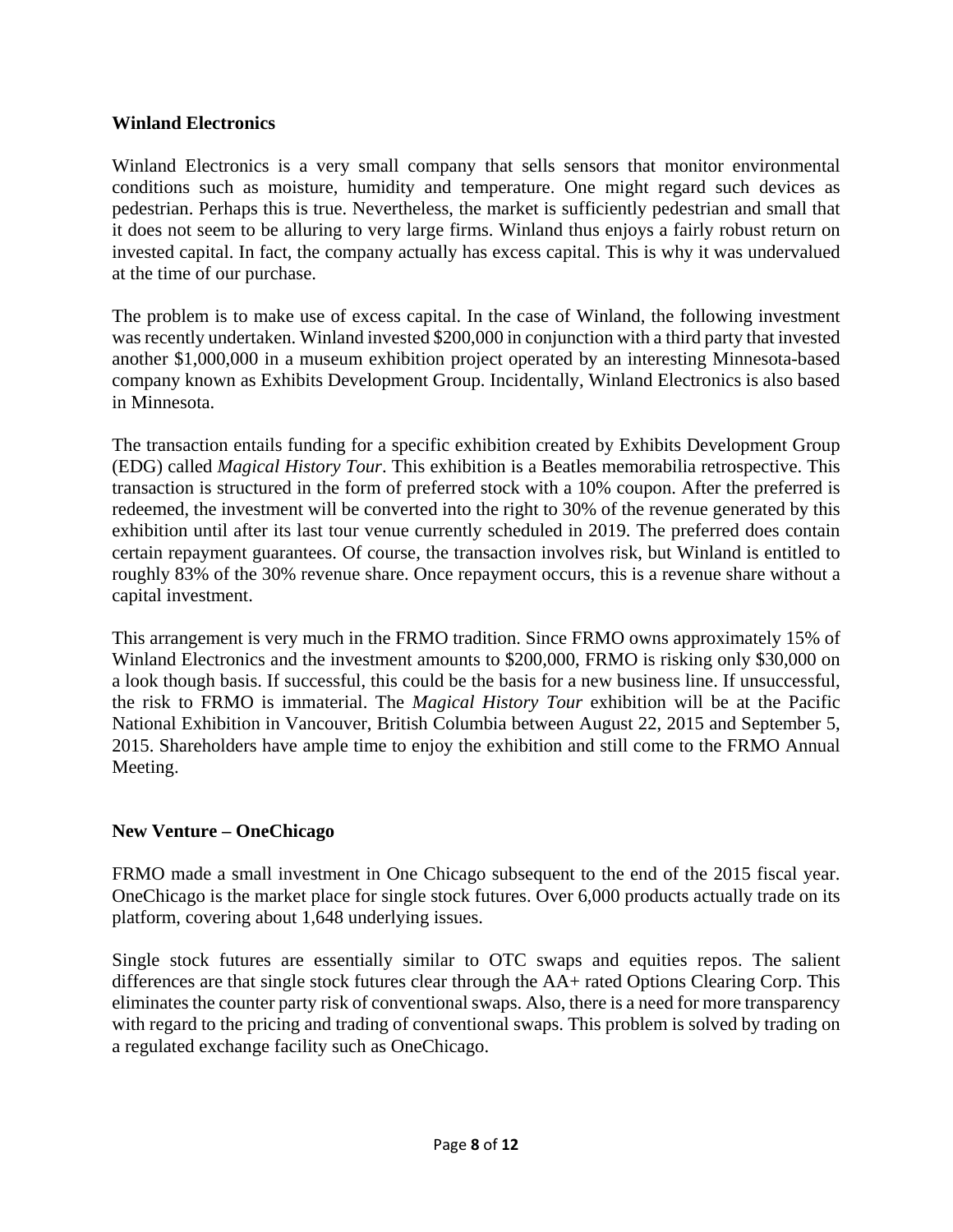The Dodd-Frank Act mandates that swaps move to exchanges or swap execution facilities and clearinghouses. Dodd-Frank also requires more transparency in the securities lending markets. A single stock future is also equivalent to a margin loan, with daily variation in margin processed by the clearinghouse.

The securities leading market and the swap market are huge. The single stock future market is in its infancy. Thus, in accordance with our remarks upon other subjects, this investment represents enormous optionality. The primary investors in OneChicago are the Chicago Mercantile Exchange (CME), the Chicago Board Options Exchange (CBOE), and Interactive Brokers (IBKR). Our cost for the investment was \$246,000. We are very excited to have been able to make this small investment.

## **Securities Sold Short**

Over the years, this business has provided our highest return on capital. This essentially involves the short sale of so-called path dependent ETFs. A path dependent security is a one that will generally decline over time due to decay features that are a property of the security. Last year's Shareholder Letter contains a brief tutorial on this instrumentality.

As of fiscal year end, we had a market value in this class of \$1.797 million with a cost basis of \$6.629 million. Given the size of our current balance sheet we could safely expand participation in this field. This is especially true now, as we hedge much of our exposure. The practice is also important insofar as it is a field of endeavor that does not require the use of cash. In fact, the practice generates cash over time.

In the short run, the strategy is not devoid of mark-to-market risk. The reason that we are able to engage in this strategy is that modern investment theory is designed to evaluate investments not merely by magnitude of return but by magnitude of variability. The investment community is eager to dispose of mark-to-market risk and pay truly exorbitant sums for the privilege. The return on capital that we have earned thus far is proof of this point. We prefer to accept a controllable amount of mark-to-market variability for an exorbitant return. Thus, we find ourselves once again at odds with the current thrust of portfolio thought. We have always been comfortable in this posture.

## **Cash & Equivalents**

As can readily be seen from our balance sheet, at year end we held a record amount of cash and cash equivalents – about \$44.7 million. In addition, our total investments—excluding cash—was about \$48 million. We continue to endeavor to build liquidity wherever possible. In the 2008-2009 period, we were able to invest rather aggressively given our then small balance sheet and still retain a large liquidity reserve. We intend to adhere to this practice. The collapse of commodities and commodity-related equities during the past four years should provide evidence of the damage that is possible in a world of indexation, even in the absence of a financial crisis. If we do at some point draw upon our balance sheet faculties, we are likely to do so with investments that are either not part of indexes or, if contained in indexes, are such small parts of the index that the index is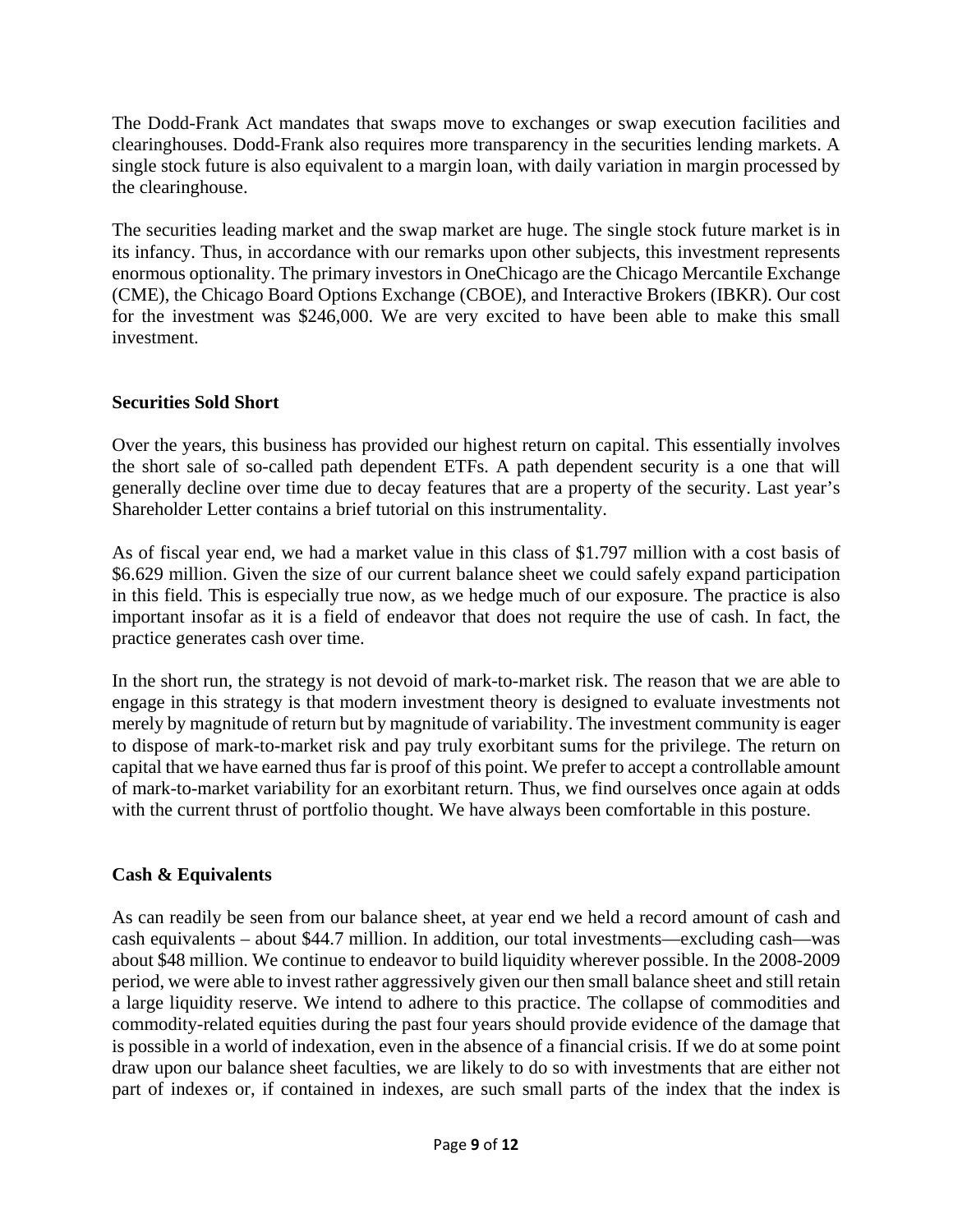tangential to the trading volume of the security in question. The indexes are the investment equivalents of crowds, and the crowd is not a place for us.

It was our contention, expressed in last year's Shareholder Letter, that the opportunity cost of holding cash was low given the level of interest rates. In light of what happened in the subsequent year, we have not been disappointed. Ultimately, the mob-like pace of index investing will create opportunities. In fact, the term investing might be used to paraphrase a very famous George Bernard Shaw quote: The single biggest problem in investing is the illusion that is has taken place.<sup>1</sup>

#### **Strategic Commentary**

As we commenced the process of raising liquidity in the summer of 2014, the investing environment experienced a radical change. The ability of governments in general to influence economic conditions was already in rapid decline. Governments all over the world have practiced deficit financing since 1934 or 1935. After roughly 80 years of debt accumulation, governments cannot yet again increase deficits to stimulate the economy without impacting, probably severely, their credit ratings.

Monetary conditions cannot be made more accommodative. Interest rates cannot be lowered. Quantitative easing beyond a certain point becomes inflationary. Consequently, one cannot purchase a broadly diversified portfolio of equities and expect increasing earnings and increasing valuations.

A relatively small number of innovative firms do experience robust revenue and earnings growth. However, these are in such demand by indexes and other types of investors that the valuations have become astronomical. It is for these reasons that we were confident that the opportunity cost of liquidity was low. Indeed, capital markets have not generated significant returns in the past twelve months.

The investment management industry has yet to adjust to this change. In the 12 months ended June 30, 2015, approximately 186 out of 330 iShares ETFs generated returns of less than positive 1%. Another 28 funds generated returns of less than 2% but greater than 1%. Therefore, less than 1/3 of all iShares ETFs produced returns that were greater than the 2% presumptive rate of inflation.

In the year ended May 31, 2015, our own FRMO return on equity was 8.6%, even as we ended the fiscal year with about 45% of shareholders' equity in cash and receivables. Ultimately, the money management industry can only respond to this set of circumstances with greater concentration of investment and less emphasis upon portfolios that are capable of handling huge inflows.

It is our view that profitability for a money management firm will increasingly come from performance fees. This strategy can be very lucrative, but will not be possible with vast sums of money. Successful firms will focus upon a narrower list of investments. These will be more eclectic and will not be easily imitated. In other words, a relatively small amount of assets under

<sup>&</sup>lt;sup>1</sup> The actual George Bernard Shaw quote is: "The single biggest problem in communication is the illusion that is has taken place."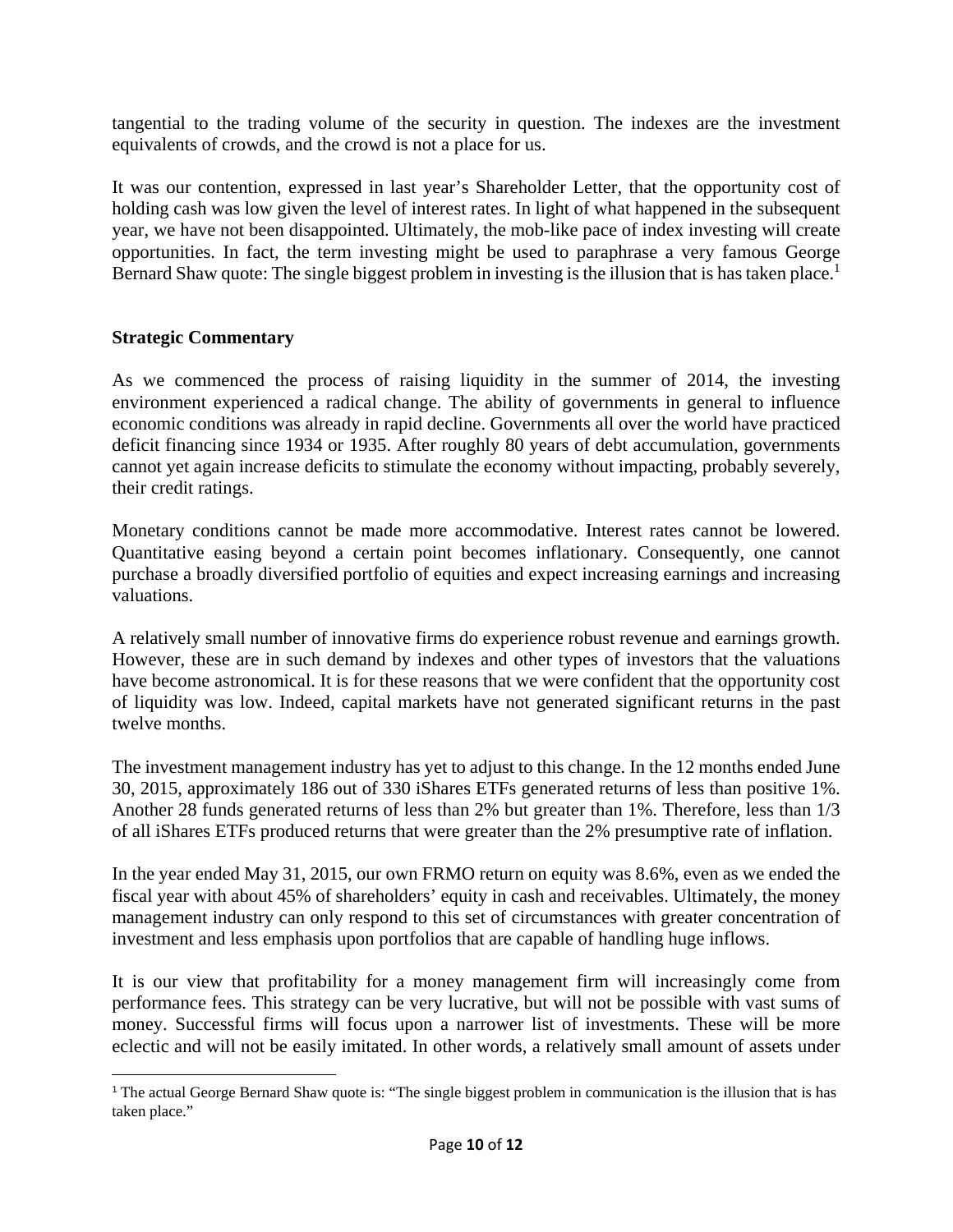management can produce huge profitability. Huge amounts of assets under management will, in our view, result in wholesale or commoditized investing with generally very low fees and low profit margins. In our own money management business we are gradually but consistently investing with more focus upon a more narrow range of publicly traded investments. Happily, our profit margins remain high.

Nevertheless, from an FRMO Corp. point of view, there are risks involved in the fact that we invest in a narrow range of companies. We might prove to be poor investors. Moreover, something might happen to us. FRMO cannot remain as the publicly traded version of Horizon Kinetics. Consequently, it might not have escaped investors notice that other seedling businesses have made their appearance in FRMO in the past two years.

Of course, we are as engaged as ever in the money management business. We do not wish this to change. However, the following table of our corporate investments will illustrate how the business of FRMO is evolving. It is a table of the number of employees in each of our investments. It illustrates very well how the business is evolving:

| FRMO Corp. Number of Employees at each |
|----------------------------------------|
| Investment Entity as of $7/2/2015$     |

| Bermuda Stock Exchange     | X   |
|----------------------------|-----|
| <b>Horizon Kinetics</b>    | 87  |
| Minneapolis Grain Exchange | 33  |
| OneChicago                 | 17  |
| <b>Winland Electronics</b> | h   |
| Total                      | 151 |

This, of course, does not take into account the employees at Exhibits Development Group which is a new Winland Electronics Investment. We are, therefore, expanding the number of people to whom we are exposed without increasing our corporate overhead. In fact, as will be really seen from our annual income statement, operating expenses actually declined.

We have increased our range of investments, we have increased our "optionality," we have decreased our corporate expenses, and we have increased significantly our available liquidity. We are always considering other "high optionality" seedling businesses. The table above might change dramatically if even some optionality is realized. This could be the case even if we do not make any other "high optionality" seedling investments.

All of this, as noted previously, is a consequence of the changing investment environment. Although it might seem to outside observers that the future belongs to indexation, our view is that the business will become much more research intensive and "active" rather than passive. Readers can easily monitor this situation by observing the returns generated by indexes collectively. Simply count the totality of low index returns out of the 1700 or so existing ETFs in recent periods. We would advise one to monitor this situation carefully in the future.